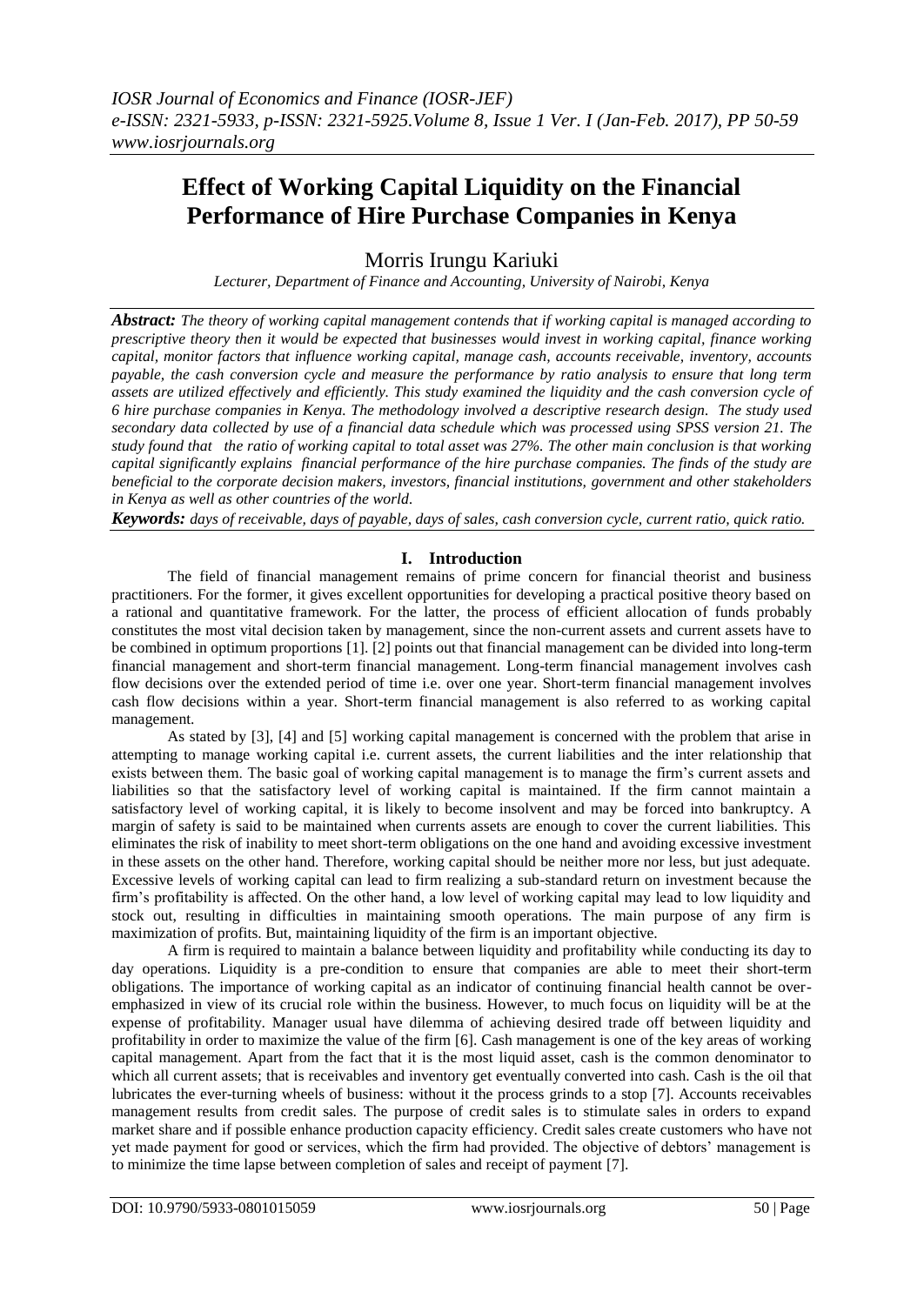Inventory management for purchasing, production and marketing of stock should minimize the total costs of handling, carrying and financing inventory. The manner in which inventory is managed affects the levels and structures of raw materials, work in progress and finished goods needed to sustain efficient operations and sales. Any change introduced by management to alter the absolute levels of inventory held will have a direct impact on working capital [7]. Account payable management refers to how current liabilities are managed. The decision to make use of suppliers' credit should be assessed carefully, in terms of alternative sources of finance, discount, credit limit, etc. Once suppliers' credit has been taken, it is important to investigate the extent to which a company can stretch account payable without jeopardizing its credit status with suppliers [7]. Working capital management is quite complex and requires careful planning. Moreover, some very difficult forecasting problems are involved: sales, purchases and cash flows must be estimated into the foreseeable future, in the face of uncertainty. Working capital management is basically related to the question of profitability versus liquidity and related risks. If the firm wants to increase its profitability, the risk will definitely increase and vice versa. The extent to which profits can be earned is dependent upon the magnitude of sales. Sales are necessary for earning profits. However, sales do not convert into cash instantly since there is time lag between sale of goods and receipt of cash. Working capital management affects the profitability and liquidity of the firm which are inversely proportional to each other, hence proper balance should be maintained [8]. [9] states, a firm that is unable to survive will be incapable of satisfying the aims of its stakeholders. Profitability is the ultimate objective of any profit making organization. Profit over the long term is the clearest indication of a firm ability to satisfy the principal claims and desires of stakeholders such employees, stockholders, suppliers, governments, etc.

## **II. Statement of the Problem**

The need to maintain adequate working capital can hardly be questioned. The flow of funds like blood circulation is very necessary to maintain business. If it becomes weak, the business can hardly prosper and survive. Working capital starvation is generally credited as a major cause of businesses failure [6]. According to [10] a large number of business that fail are due to inability of financial managers to plan and control current assets and current liabilities of their respective companies. To make the situation worse, there is evidence that small and medium businesses are not very good at managing their working capital. In a study done by [11] in Iran the ratio of accounts payable was 8% as compared with total assets and the ratio of accounts receivable and inventory as compared with total asset was 17 % and 20% respectively. Therefore, the amounts of money invested in working capital are often substantial compared to the total assets employed and so it is vital that these amounts are used in an efficient and effective way. [12] show the importance of working capital management by giving an example of two American supermarket; Wal-mart and Kmart which had comparable capital structure in 1994 but Kmart went bankrupt mainly because of poor working capital management.

In Kenya a number of public and private companies among them Uchumi Supermarkets, Invesco Assurance , Discount Securities , Standard Assurance , Pan Paper Mills, Kenya Planters Co-operative Union, Ngenye Kariuki Stockbrokers and Hutchings Beimer have undergone creditors' statutory management [13]. When businesses close due to such failures, the suppliers of capital, investors and creditors, as well as management and employees are severely affected. Consistent with Edward Altman's financial distress prediction model, [13] arrived at accurate prediction. They conclude that these failures arise when the money coming into the company from sales is not enough to cover the costs of production. It is therefore very important to have the money to be able to pay debts when they fall due not simply generating enough revenue during a year to cover costs[14]. This means good working capital management is important in organizations including hire purchase companies. The research problem therefore necessitated the study on liquidity position of hire purchase companies in Kenya.

## **Objective of the Study**

The general objective of the study is to determine the liquidity position of the hire purchase companies in Kenya Specific objectives of the study included;

1. To examine the liquidity of the hire purchase companies in Kenya.

2.To examine the Cash Conversion Cycle of the hire purchase companies in Kenya.

3.To assess the effect of working capital liquidity on the financial performance of hire purchase companies in Kenya

## **Research Questions**

The study sought to answer the following questions:-

1. What is the liquidity position of the hire purchase companies in Kenya?

2. What is the average, minimum and maximum Cash Conversion Cycle of the hire purchase industry in Kenya? 3. What is the effect of working capital liquidity on the financial performance of hire purchase companies in Kenya?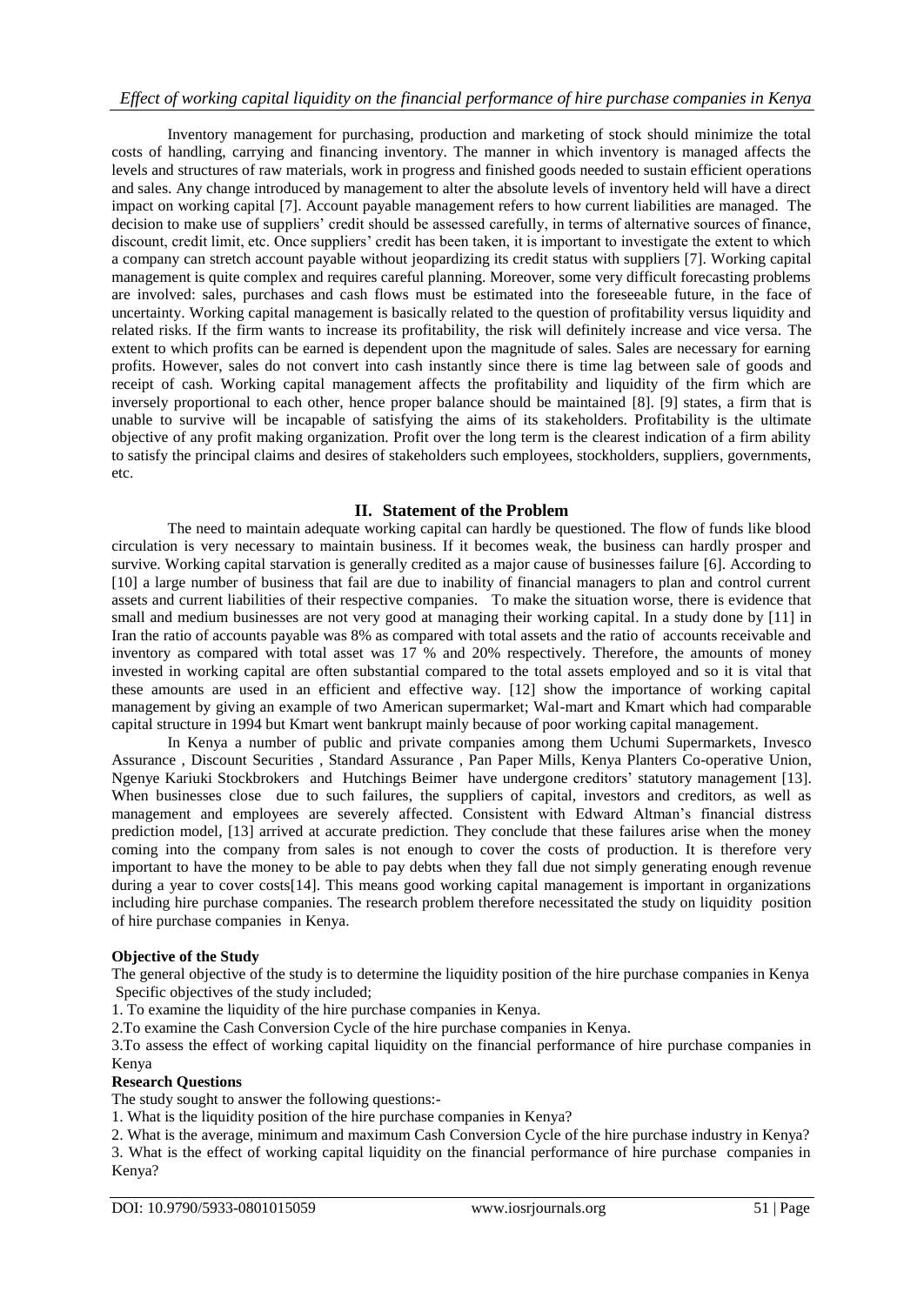## **III. Review of Related Literatures**

The exact trade off between profitability and risk depends largely on the decision makers' attitude towards risk [15]. They continue to state that before deciding on the appropriate level of working capital, the management of the firm should evaluate the trade off between expected profitability and the risk that it may be unable to meet its financial obligations. Profitability is measured by the rate of return on total assets and the risk that a firm will encounter financial difficulties is related to the firm's net working capital position. All other aspects the same, the lower the level of liquid assets, the greater would be the risk of being unable to meet current obligations. This creates the risk defined as the probability of technical insolvency. This occur whenever the assets of a firm are less than the liabilities and hence unable to meet its cash obligations. The risk of running out of cash can be reduced by maintaining a high proportion of liquid assets. However, there is a cost involved. This cost is the profit foregone on the investment of these funds in other assets. [15] defines cash conversion cycles as the time between cash disbursement and cash collection i.e. operating cycle less account payable period. To estimate this conversion cycle the firm need to determine how long it takes each non-cash operating account i.e. account receivable, inventory and account payable to be converted to cash, as shown in figure below.



**Figure 1:** Operating and cash conversion cycles<sup>[15]</sup>

Good evidence of how important working capital management is for companies has been provided by [12]. They show that although Wal-Mart and Kmart had comparable capital structure in 1994, Kmart went bankrupt mainly because of poor working capital management; Kmart had a cash conversion cycles of about 61 days whereas WAl-Mart had a shorter cash conversion cycles of 40 days. Consequently, Kmart faced an extra US \$ 193.3 millions per year financial costs arising from longer cash conversion cycles that was difficult to sustain. In a study by [16] on British American Tobacco Bangladesh Company Ltd, he found the liquidity position of the company is very much satisfactory due to good turnover of current assets, inventory debtors and cash balances. The company enjoys good facility of cash credit and other working capital loan from different commercial banks. A similar study was done by [17] who used financial data of four Indian private companies dealing with steel production. They found that a liquidity problem was accountable for poor capacity, underutilization and poor consumption and that there exist a relationship between liquidity and profitability indicators.

## **IV. Methodology**

The objectives of this study are to examine liquidity of 19 hire purchase limited companies in Kenya. The target populations of 19 comprise hire purchase companies licensed under the Hire Purchase Act, Law of Kenya and were members of Hire Purchase Retailers Association of Kenya (HPRAK). Since the total membership of HPRAK is small, a census of 19 companies was done. The 19 companies are all headquartered in Nairobi. To achieve the study objectives secondary data were collected. The Heads of finance function were mainly targeted as respondents since they are routinely in charge of working capital decisions. Secondary data was collected by use of a financial data schedule. Data was extracted from the audited financial statements covering the six financial years from 2005/6 to 2010/11. The income statements, balance sheet, cash flow and the note to the accounts were specifically used. The population consisted 19 companies. Since one firm was used in the pilot study, the financial data schedules were sent to 18 companies in January, 2012. Data preparation involved editing and coding the raw data. Micro Soft Excel and Financial ratios were used to analyze the data collected. Financial ratios were employed because ratios can be used to assess the working capital management strengths and weaknesses of companies [6]. Finally, the data was posted and analysed by SPSS version 21. Descriptive analysis was used to describe the liquidity in the form of minimum, maximum values, mean, standard deviation and coefficient of variation(CV). Finally correlation and multiple regression analysis was done.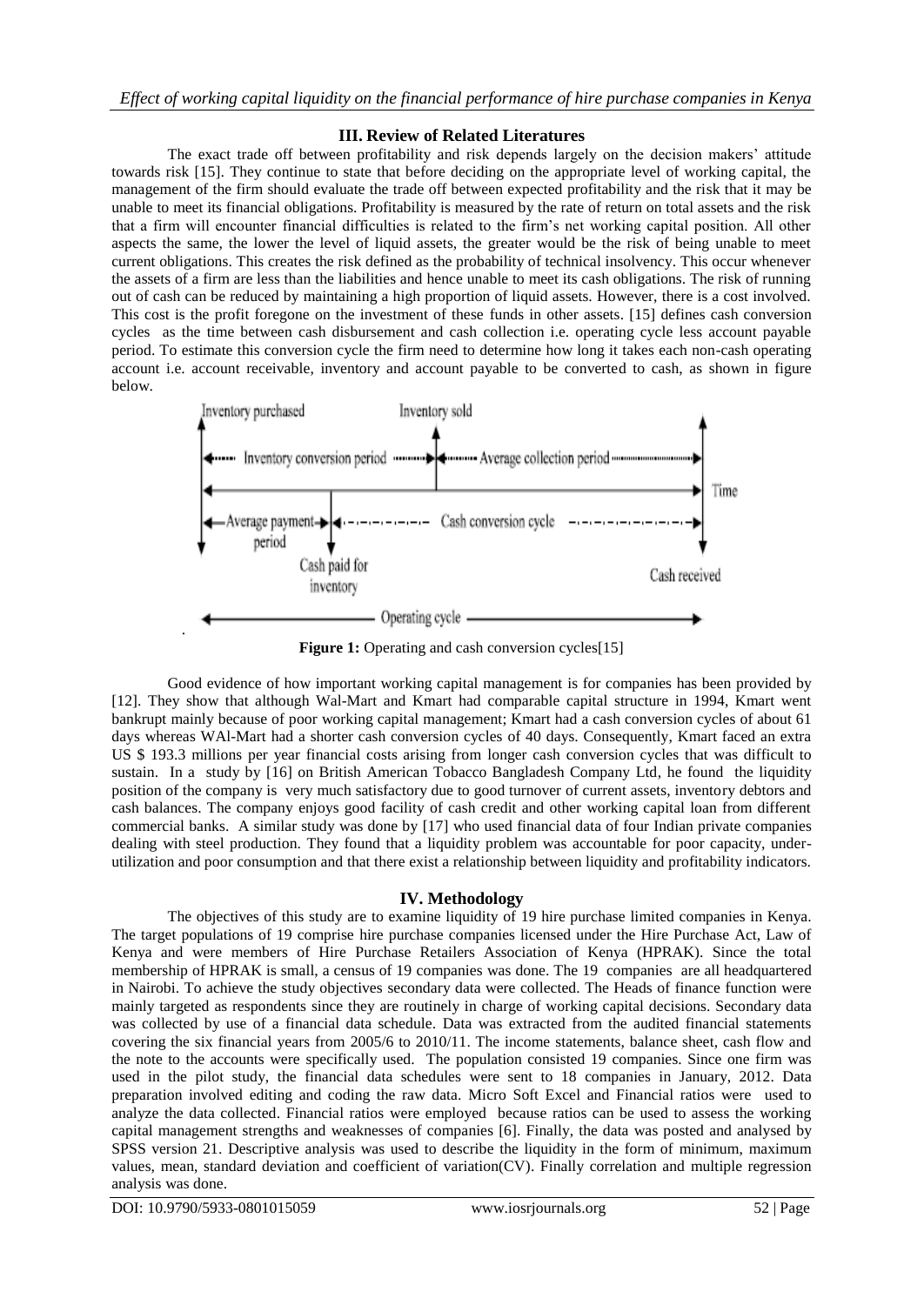The following regression model was used

 $Y = \beta_0 + \beta_1 X_1 + \beta_2 X_2 + \beta_3 X_3 + \beta_4 X_4 + \beta_5 X_5 + \varepsilon_7$ Where;  $Y=$  return on assets  $X_1$  =quick acid ratio  $X_2$ =current acid ratio  $X_3$  = accounts receivable turnover X4= inventory turnover  $X_5$  = accounts payable turnover

 $\beta_0$ =the return on asset in the absence of any influence by liquidity.

 $\beta_1$  to  $\beta_5$  are the coefficients of liquidity ratios

#### **V. Study Results**

Out of 18 financial data schedules that were distributed to the hire purchase companies, only 6 financial data schedules were returned filled with data. This represents a response rate of 33.33%. The response rate was considered enough [13]. The study yielded 34 data points since one data schedule provided data for four years. According to [18], at least 30 data point are required to inferential statistics.

| Table 1. Describitve statistics based on the ratio between current assets to total assets |       |       |       |       |       |       |         |  |  |  |
|-------------------------------------------------------------------------------------------|-------|-------|-------|-------|-------|-------|---------|--|--|--|
| <b>Firms</b>                                                                              |       |       |       |       |       |       | Average |  |  |  |
| Minimum                                                                                   | 73.97 | 72.06 | 97.42 | 87.52 | 58.05 | 61.90 | 75.15   |  |  |  |
| Maximum                                                                                   | 85.67 | 77.37 | 98.80 | 93.98 | 72.48 | 67.33 | 82.61   |  |  |  |
| Mean                                                                                      | 81.23 | 75.64 | 98.16 | 91.28 | 62.44 | 64.32 | 78.80   |  |  |  |
| <b>Std Deviation</b>                                                                      | 9.81  | 4.39  | .36   | 5.02  | 11.10 | 3.93  | 5.93    |  |  |  |

CV 12.08 5.80 1.39 5.50 17.78 6.14 8.11

**Table 1:** Descriptive statistics based on the ratio between current assets to total assets

Table 1 shows that the mean proportion of current asset of the total asset is 78.80 %. This means that current assets are a significant component of working capital and its good management cannot be overemphasized. Companies A, C and D have current asset proportions greater than the average. Companies A and E maintained a higher variability compared to the average.

| <b>Firms</b>         | $\blacktriangle$ | в     |        | D     |       |       | Average |
|----------------------|------------------|-------|--------|-------|-------|-------|---------|
| Minimum              | 32.95            | 79.70 | 76.13  | 42.87 | 64.67 | 28.73 | 54.17   |
| Maximum              | 46.27            | 99.77 | 100.96 | 81.61 | 69.62 | 92.14 | 81.73   |
| Mean                 | 38.36            | 92.21 | 88.35  | 52.46 | 67.62 | 57.79 | 66.13   |
| <b>Std Deviation</b> | 11.15            | 16.81 | 23.21  | 32.34 | 3.72  | 46.53 | 22.29   |
| CV                   | 29.06            | 18.23 | 26.27  | 61.64 | 5.50  | 80.52 | 36.87   |

**Table 2:**Descriptive statistics based on the ratio between current liabilities to total assets

Table 2 shows that the mean proportion of current liabilities to the total asset is 66.13%. This means that current liabilities are a significant component of working capital and their good management cannot be overemphasized. Companies B, C and E have current liabilities proportions greater than the average. While F had the highest variability compared with the average.

**Table 3:**Descriptive statistics based on the ratio between working capital to total assets

| <b>Firms</b>         | A     | в      |        |       | E     | ю      | Average |
|----------------------|-------|--------|--------|-------|-------|--------|---------|
| Minimum              | 0.38  | 0.00   | (0.01) | 0.16  | 0.18  | 0.05   | 0.13    |
| Maximum              | 0.49  | 0.15   | 0.23   | 0.54  | 0.22  | 0.48   | 0.35    |
| Mean                 | 0.43  | 0.06   | 0.11   | 0.43  | 0.20  | 0.27   | 0.25    |
| <b>Std Deviation</b> | 0.09  | 0.13   | 0.23   | 0.31  | 0.03  | 0.31   | 0.18    |
| <b>CV</b>            | 21.82 | 216.63 | 199.6  | 70.65 | 14.73 | 116.12 | 106.59  |

Table 3 shows that the mean proportion of working capital to the total asset is 27%. This means that working capital is a significant component of total assets and its good management cannot be overemphasized. Half the companies have working capital proportions greater than the average while the half had a higher variability than the average.

**Table 4:**Descriptive statistics based on the ratio between inventory to current assets

| <b>Firms</b>         | A     | B     |       | D     | E     |       | Average |
|----------------------|-------|-------|-------|-------|-------|-------|---------|
| Minimum              | 26.57 | 50.73 | 28.83 | 28.88 | 23.49 | 13.21 | 28.62   |
| Maximum              | 46.84 | 70.96 | 40.69 | 56.20 | 34.93 | 25.30 | 45.82   |
| Mean                 | 33.13 | 57.43 | 32.03 | 36.64 | 31.19 | 20.32 | 35.12   |
| <b>Std Deviation</b> | 17.7  | 17.16 | 1.41  | 22.01 | 8.82  | 8.71  | 14.30   |
| CV                   | 53.42 | 29.88 | 35.62 | 60.04 | 28.29 | 42.89 | 41.69   |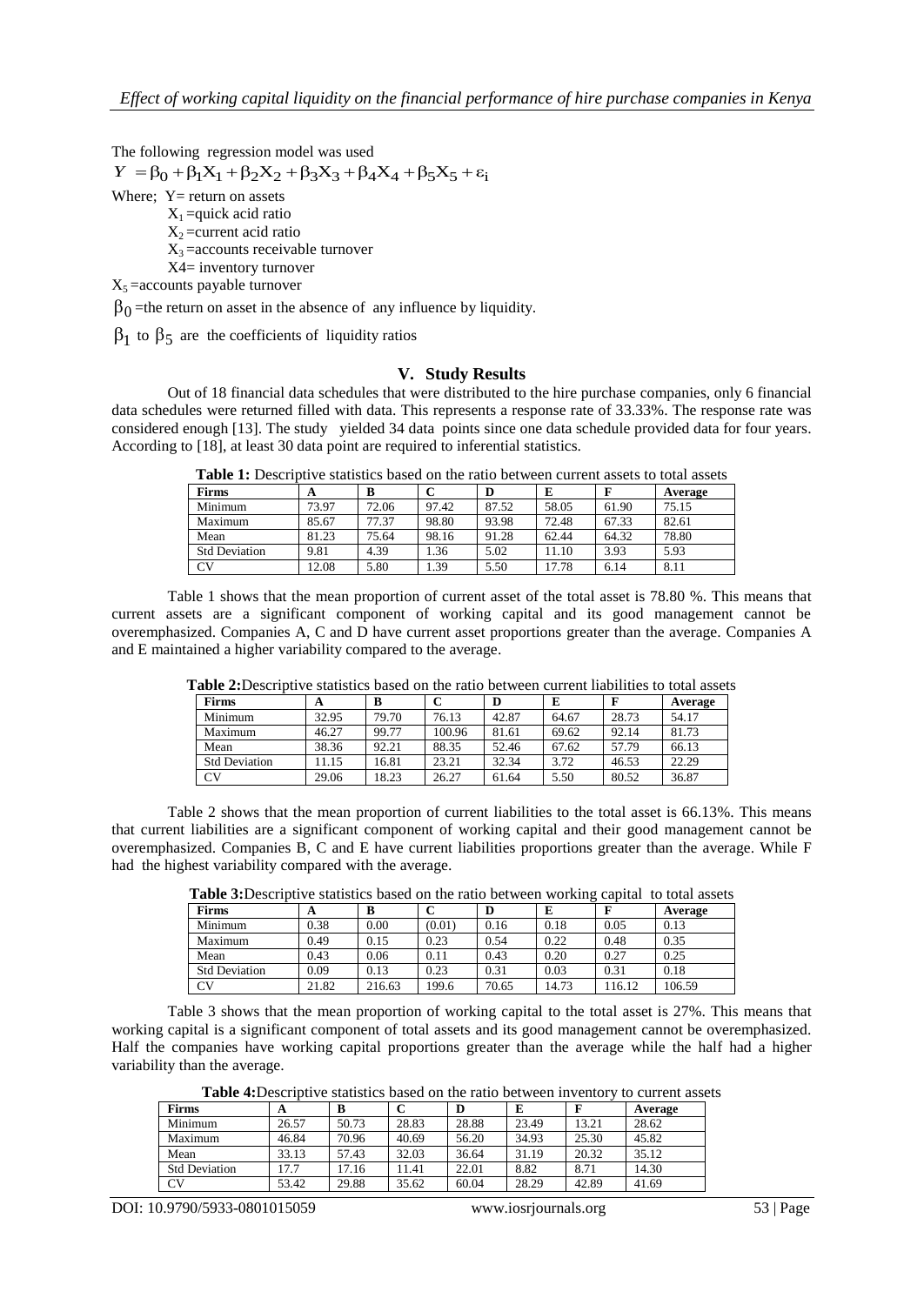Table 4 shows that the mean proportion of inventory of the current assets is 35.12 %. This means that inventory is a significant component of current assets and its good management cannot be overemphasized. Companies B and D have inventory levels greater than the industries average. Half the companies maintained low variability compared to the average.

| <b>Firms</b>         | A     | B     |       | D     | E     |       | Average |
|----------------------|-------|-------|-------|-------|-------|-------|---------|
| Minimum              | 41.45 | 31.64 | 52.83 | 35.92 | 68.75 | 60.45 | 48.51   |
| Maximum              | 66.01 | 67.75 | 68.44 | 76.14 | 99.98 | 73.35 | 75.28   |
| Mean                 | 57.76 | 51.68 | 60.19 | 52.10 | 85.01 | 65.67 | 62.07   |
| <b>Std Deviation</b> | 21.32 | 31.44 | 11.29 | 29.96 | 22.31 | 9.72  | 21.00   |
| <b>CV</b>            | 36.91 | 60.83 | 18.76 | 57.50 | 26.24 | 14.80 | 35.84   |

**Table 5:**Descriptive statistics based on the ratio between accounts receivable to current assets

Table 5 shows that the mean proportion of accounts receivables to current assets is 62.07%. This means that accounts receivables is a significant component of current assets and its good management cannot be overemphasized. Companies E and F have inventory levels greater than the average. While A, B and D have a higher variability than the average.

| THING OF DOUGLING TO DRIVING ORDER OIL CHILDIII IRRIO |       |       |       |       |      |        |         |  |  |  |
|-------------------------------------------------------|-------|-------|-------|-------|------|--------|---------|--|--|--|
| <b>Firms</b>                                          | A     | в     |       | D     | E    |        | Average |  |  |  |
| Minimum                                               | . 82  | 00.1  | 0.99  | 1.23  | .44  | 1.09   | 1.00    |  |  |  |
| Maximum                                               | 2.47  | .25   | 1.31  | 2.33  | l.55 | 3.48   | 3.48    |  |  |  |
| Mean                                                  | 2.14  | 1.08  | 1.13  | 1.91  | l.48 | 1.73   | 1.63    |  |  |  |
| <b>Std Deviation</b>                                  | 0.49  | 0.21  | 0.31  | 0.91  | 0.08 | 1.92   | 0.61    |  |  |  |
| CV                                                    | 23.06 | 19.41 | 27.49 | 47.81 | 5.60 | 110.85 | 39.04   |  |  |  |

Table 6: Descriptive statistics based on current ratio

Current ratio is a measure of general liquidity and is most widely used to make the analysis of shortterm liquidity of the firm. A relatively high current ratio is an indication that the firm has good liquidity and has the ability to pay its current obligations when they become due. Table 6 shows that the average current ratio for companies A, D and F are satisfactory because they are higher than average. The current ratio of A compares favorably with the ideal ratio of 2:1. This indicates A was able to meet its obligation during the period of study. The current ratio of the other companies B, C D, E and F are poor because the current ratio is lower than the ideal ratio. This indicates that they may have had difficulties meeting their obligations during the study period. The standard deviations for firms D and F are higher than the average. Greater variability in the Current ratio indicates improper management of funds because excess liquid funds could have been used for other investments purposes thereby enhancing the growth of the companies.

Quick ratio is a more rigorous test of liquidity than current ratio. A high quick ratio is an indication that the company has liquidity and ability to meet its current liabilities in time. While a low quick ratio show the liquidity position of the firm is not good.

| A     | B     |       | D     | E     |        | Average                                              |  |  |  |  |
|-------|-------|-------|-------|-------|--------|------------------------------------------------------|--|--|--|--|
| 1.19  | 0.29  | 0.66  | 0.54  | 0.95  | 0.81   | 0.74                                                 |  |  |  |  |
| 1.75  | 0.55  | 0.93  | 1.59  | 1.10  | 3.02   | 1.49                                                 |  |  |  |  |
| 1.43  | 0.46  | 0.77  | 1.21  | 1.03  | 1.38   | 1.04                                                 |  |  |  |  |
| 0.49  | 0.24  | 0.27  | 0.90  | 0.11  | 1.77   | 0.63                                                 |  |  |  |  |
| 24.49 | 51.03 | 35.41 | 74.20 | 10.63 | 128.38 | 55.69                                                |  |  |  |  |
|       |       |       |       |       |        | Tuble 14 Descriptive statistics cased on Calen ratio |  |  |  |  |

**Table 7:** Descriptive statistics based on Ouick ratio

Table 7 shows unsatisfactory mean quick ratio for companies B, C and E, all lower than the average. The mean quick ratio for companies A, D and F are satisfactory since they are higher than the average. The mean quick ratio for A, D, E and F compared favorably with the ideal ratio of 1:1. The standard deviations for firm D and F are higher than the average while for the other companies they are lower than the average. Greater variability in the quick ratio indicates improper management of funds inasmuch as the excess liquidity could have otherwise been used for investment purposes thereby improving the growth of the companies.

Cash and cash equivalents are the most liquid assets. Cash Position Ratio is more accurate test of liquidity than Current Ratio and Quick Asset Ratio.

| THORY OID COCHOUT COMMONO CHOCH ON CHON I ODINON IMMO |        |        |        |        |   |        |         |  |  |  |
|-------------------------------------------------------|--------|--------|--------|--------|---|--------|---------|--|--|--|
| <b>Firms</b>                                          | A      | в      |        | D      | E |        | Average |  |  |  |
| Minimum                                               | 0.0068 | 0.0157 |        | 0.2472 |   | 0.0293 | 0.050   |  |  |  |
| Maximum                                               | 0.0731 | 0.1691 | 0.0097 | 0.5257 |   | 0.0412 | 0.128   |  |  |  |
| Mean                                                  | 0.0196 | 0.0660 | 0.0018 | 0.3949 |   | 0.0338 | 0.086   |  |  |  |
| <b>Std Deviation</b>                                  | 0.0059 | 0.141  | 0.010  | 0.198  |   | 0.01   | 0.070   |  |  |  |
| CV                                                    | 302.74 | 203.26 | 279.47 | 50.40  |   | 31.8   | 144.611 |  |  |  |

**Table 8:**Descriptive statistics based on Cash Position Ratio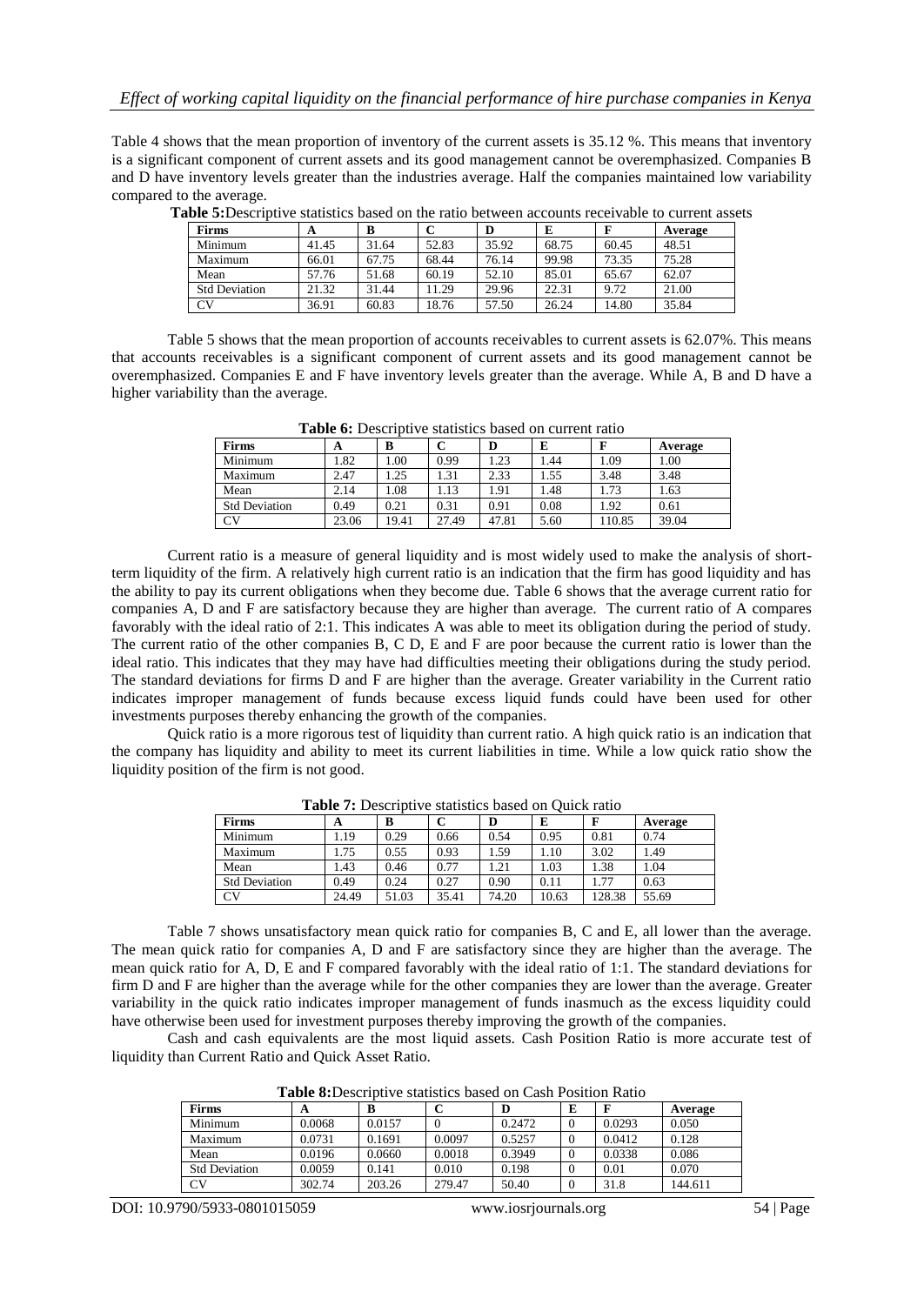Table 8 shows mean cash position ratio of firm E is zero. When cash position ratio is zero or negative, it shows that liquidity is not just poor but also that the firm does not maintain any liquid cash to meet short term obligation. Firm D has a satisfactory ratio which is above the average. The standard deviations for all companies are lower than the average. Greater variability in the cash position ratio indicates improper management of funds inasmuch as the excess liquidity could have otherwise been used for investment purposes thereby enabling the company to continue to grow.

Days of inventory measures the time taken to convert stocks into sales. A lower period indicates efficient management of inventory because the more frequent the stock is sold, the lesser is the amount of money required in financing acquisition of inventory. A higher period indicates inefficient management of inventory, over investment in inventories, sluggish business and poor quality of goods that lead to lower profits as compared to total investment [16].

| A WALLET A LA WARRANTE A MARIA MARIA MARIA MARIA MARIA WALIOZA |        |       |        |        |       |        |         |  |  |  |  |
|----------------------------------------------------------------|--------|-------|--------|--------|-------|--------|---------|--|--|--|--|
| <b>Firms</b>                                                   | A      | B     |        |        | E     |        | Average |  |  |  |  |
| Minimum                                                        | 121.29 | 79.74 | 73.82  | 74.45  | 47.89 | 162.14 | 93.22   |  |  |  |  |
| Maximum                                                        | 170.36 | 90.71 | 108.04 | 195.03 | 78.60 | 285.15 | 154.65  |  |  |  |  |
| Mean                                                           | 144.8  | 86.46 | 86.06  | 124.50 | 65.72 | 224.91 | 122.05  |  |  |  |  |
| <b>Std Deviation</b>                                           | 48.10  | 8.70  | 29.07  | 87.02  | 22.04 | 87.01  | 46.99   |  |  |  |  |
| CV                                                             | 33.22  | 10.07 | 33.78  | 69.90  | 33.53 | 38.68  | 36.53   |  |  |  |  |

**Table 9:** Descriptive statistics based on days of inventory

Table 9 show the days of inventory is satisfactory for companies B, C and E since they have days of inventory lower than the average. Days of inventory for A, D and F are more than the average; this indicates inefficient inventory control policy. The standard deviations for firm F shows more variation than the average. While the standard deviations for the other companies are less variable. Greater variability in the days of inventory indicate improper inventory management policy inasmuch as low inventory indicates unnecessary recurring expense in order to place and receive orders whereas high inventory results in unnecessary blockage of money that could otherwise have been invested.

Days of accounts receivable gives an indication of the efficiency of the credit and collection policy of the firm. It measures the time taken to convert debtors into cash. The lower the period of days of accounts receivable the better; because it means prompt payment by customers [16].

| <b>Firms</b>         | A      | в     |        |        |        |        | Average |  |  |  |  |
|----------------------|--------|-------|--------|--------|--------|--------|---------|--|--|--|--|
| Minimum              | 72.83  | 34.47 | 121.46 | 87.09  | 113.32 | 101.59 | 88.43   |  |  |  |  |
| Maximum              | 189.17 | 84.25 | 165.80 | 141.71 | 186.09 | 137.11 | 150.69  |  |  |  |  |
| Mean                 | 142.90 | 61.54 | 136.83 | 126.67 | 130.46 | 121.02 | 119.90  |  |  |  |  |
| <b>Std Deviation</b> | 102.83 | 43.51 | 35.52  | 44.74  | 60.51  | 25.37  | 52.08   |  |  |  |  |
| <b>CV</b>            | 71.97  | 70.70 | 25.96  | 35.32  | 46.38  | 20.96  | 45.22   |  |  |  |  |

**Table 10:** Descriptive statistics based on days of accounts receivable

It is observed from Table 10 that the average days of accounts receivable as 119.9 days. Above data indicate unsatisfactory days of accounts receivable for all companies except B. The standard deviations companies A and E show more variation than the average. While the standard deviations for the other companies are less variable. Greater variability in the days of accounts receivable indicate improper management of funds inasmuch as these funds shall not be available for operations. Moreover, there is a probable increase in the bad debt risk.

Days of accounts payable gives an indication of efficiency of the credit and payment policy of the firm. The higher the credit payment period the longer is the better is the creditors' management whereas shorter the days of accounts payable shows inefficient and poor payment policy that is accountable to decreased current liabilities burden and unsatisfactory liquidity position [16].

| <b>Firms</b>         | A      | B     |        |       | E     |        | Average |
|----------------------|--------|-------|--------|-------|-------|--------|---------|
| Minimum              | 90.8   | 42.85 | 92.12  | 48.32 | 67.12 | 155.39 | 82.77   |
| Maximum              | 176.36 | 80.94 | 122.68 | 91.10 | 77.97 | 311.96 | 143.50  |
| Mean                 | 139.55 | 59.12 | 11.43  | 74.88 | 69.78 | 242.07 | 116.11  |
| <b>Std Deviation</b> | 72.48  | 41.39 | 32.60  | 34.77 | 1.17  | 111.65 | 50.68   |
| CV                   | 51.94  | 70.02 | 29.30  | 46.44 | 16.01 | 46.12  | 43.30   |

**Table 11:** Descriptive statistics based on days of accounts payable

Table 11 shows that the mean days of accounts payable of companies A and F are higher than the average which indicates better management of liquidity. The standard deviations for companies A and F are higher than the average. High variability indicates inefficient management of the payment policy.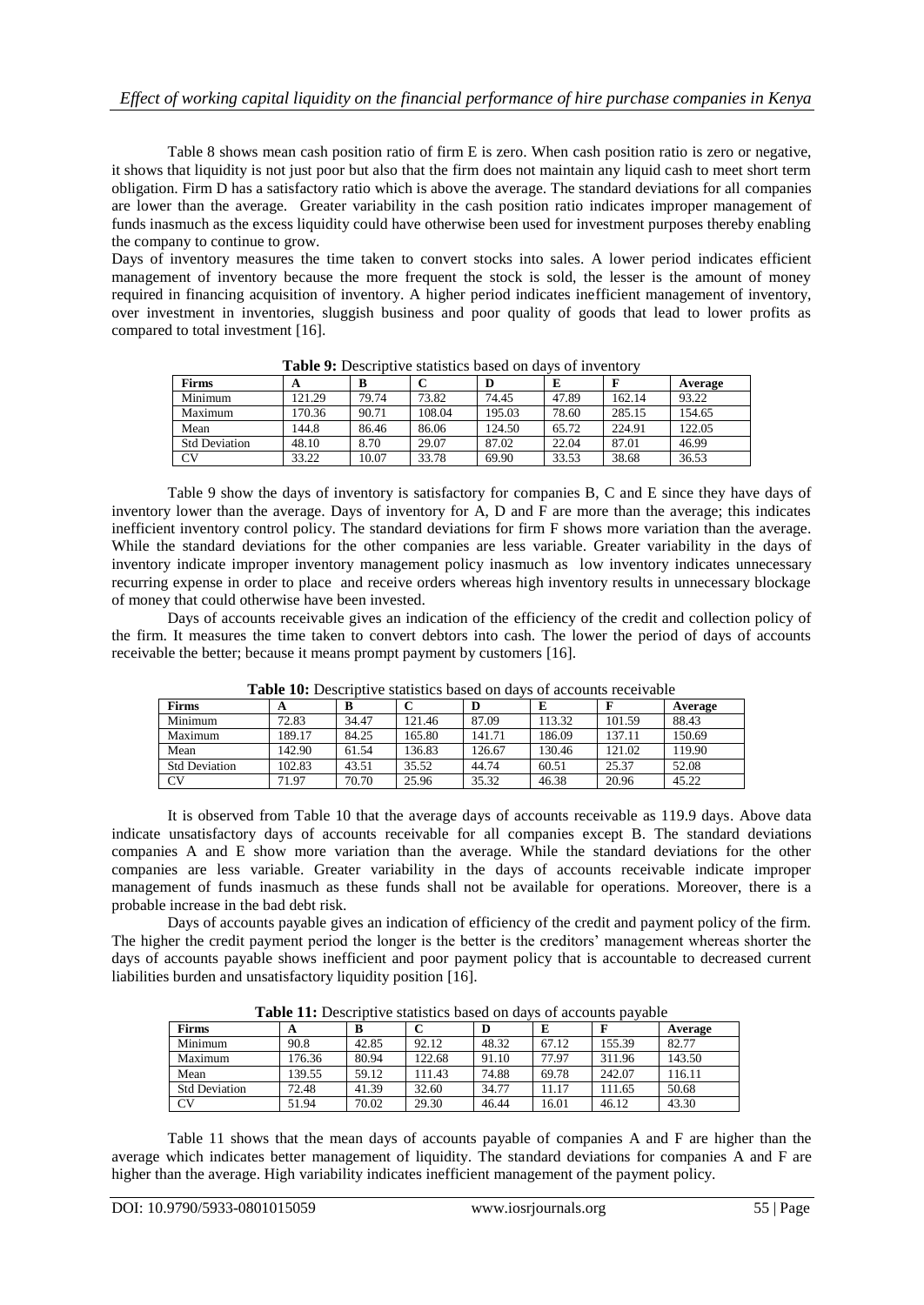Cash conversion cycle is a measure of working capital efficiency. The cycle measures the number of days working capital is invested in the operating cycle. Shortening the cash conversion cycle improves the profitability of the firm. On the other hand, the longer the cash conversion cycle, the larger the amount of funds tied in working capital [16].

| <b>Firms</b>   | A      |        |        | D      |        | F      | Industry |  |  |  |  |  |
|----------------|--------|--------|--------|--------|--------|--------|----------|--|--|--|--|--|
| Minimum        | 112.17 | 62.84  | 82.82  | 167.04 | 113.32 | 98.47  | 106.11   |  |  |  |  |  |
| Maximum        | 191.99 | 131.74 | 135.49 | 191.02 | 171.31 | 110.30 | 155.31   |  |  |  |  |  |
| Mean           | 148.13 | 88.75  | 11.62  | 176.29 | 126.39 | 103.86 | 125.84   |  |  |  |  |  |
| Std Deviation. | 67.33  | 56.69  | 50.41  | 17.72  | 48.24  | 9.52   | 41.65    |  |  |  |  |  |
| CV <sub></sub> | 45.66  | 63.88  | 45.16  | 10.05  | 38.17  | 9.17   | 35.31    |  |  |  |  |  |

**Table 12:** Descriptive statistics based on cash conversion cycle

Table 12 shows that the average cash conversion cycle is 125.84 days. Above data indicate unsatisfactory cash conversion cycle for companies A, D and E compared to the average. It is satisfactory for B, C and F compared to the average. The standard deviations for companies D and F are lower than the average. Similarly variability of cash conversion cycle for companies D and F are lower than the average.

#### **VI. Correlation analysis**

The strength of the relationship between working capital liquidity and ROA was determined using Pearson correlation. As shown in Table 13 below, there is a positive correlation between quick ratio, current ratio, days of collections and ROA. On the other hand, there is a negative correlation between ROA and days of sales and days of payable. The correlation between days of collection and ROA is statistically insignificant (p $>0.05$ ). Table 13 show the correlation between quick ratio and current ratio is is greater than 0.8 ( $r=0.956$ ). Also greater than 0.8 is the correlation between inventory turnover and accounts payable turnover  $(r=0.849)$ . when *r* is graeter than 0.8, their may exist the problem of multicollinearity. To eliminate the problem of multicollinearity, four regression models were used; each model has variables that have no collinearity problem.

|            |            | $\overline{2}$       | 3          | 4        | 5          | 6 |
|------------|------------|----------------------|------------|----------|------------|---|
| <b>ROA</b> |            |                      |            |          |            |   |
|            |            |                      |            |          |            |   |
| CR         | $0.532**$  |                      |            |          |            |   |
|            | 0.000      |                      |            |          |            |   |
| QR         | $0.555***$ | $0.956**$            |            |          |            |   |
|            | 0.000      | 0.000                |            |          |            |   |
| <b>ART</b> | $-0.147$   | 0.318                | $0.463***$ |          |            |   |
|            | 0.407      | 0.067                | 0.006      |          |            |   |
|            | $0.724**$  | $0.422$ <sup>*</sup> | $0.440**$  | 0.151    |            |   |
| <b>INT</b> | 0.000      | 0.013                | 0.009      | 0.393    |            |   |
|            | $0.636**$  | 0.308                | $0.440**$  | $0.402*$ | $0.849***$ |   |
| APT        | 0.000      | 0.077                | 0.009      | 0.018    | 0.000      |   |

**Table 13:** correlation Matrix

\*\*p<0.01,\*p<0.05, N=34

ROA=Return on asset, CR=current ratio, QR=Quick ratio, ART= accounts receivable turnover, INT= invetory turnover, APT= accounts payable turnover,

#### **VII. Regression analysis**

The regression model 1 was as follows.  $Y = \beta_0 + \beta_1 X_1 + \beta_3 X_3 + \beta_4 X_4 + \varepsilon_1$ 

Where;  $Y =$  return on assets

 $X_1$  =quick acid ratio

 $X_3$  = receivable turnover

X4=inventory turnover

 $\beta_0$  =the return on asset in the absence of any influence by liquidity.

 $\beta_1$   $\beta_3$  and  $\beta_4$  are the coefficients of liquidity ratios

**Table 14:** Regression model summary of liquidity ratio against ROA

| Model | л                   | <b>R</b> Square | <b>Adjusted R</b><br>Square | Std. Error of the<br><b>Estimate</b> | Durbin-Watson |
|-------|---------------------|-----------------|-----------------------------|--------------------------------------|---------------|
|       | $.878$ <sup>a</sup> | 771             | .748                        | 13.09639                             | .434          |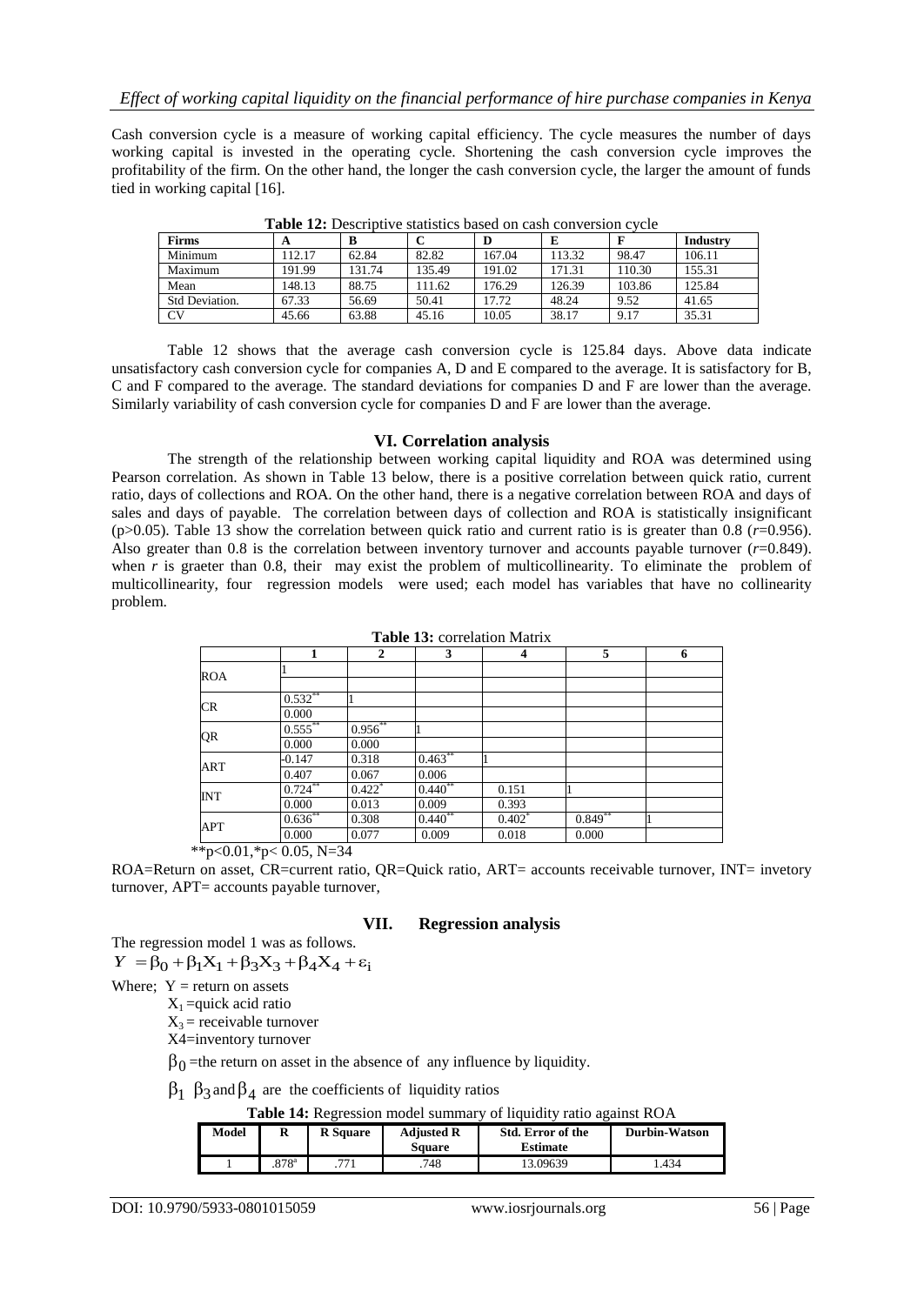|            | <b>Table 15:</b> Regression results of liquidity ratio against ROA |                         |                    |        |                   |
|------------|--------------------------------------------------------------------|-------------------------|--------------------|--------|-------------------|
| Model      | <b>Sum of Squares</b>                                              | Df                      | <b>Mean Square</b> |        | Sig.              |
| Regression | 17335.875                                                          | $\mathbf{\overline{3}}$ | 5778.625           | 33.692 | .000 <sup>b</sup> |
| Residual   | 5145.463                                                           | 30                      | 171.515            |        |                   |
| Total      | 22481.338                                                          | 33                      |                    |        |                   |

**Table 15:** Regression results of liquidity ratio against ROA

#### **Table 16:** Regression coefficients of liquidity ratio against ROA

| <b>Model</b> | <b>Unstandardized Coefficients</b> |                   | <b>Standardized</b><br><b>Coefficients</b> | т        | Sig. | <b>Collinearity Statistics</b> |            |
|--------------|------------------------------------|-------------------|--------------------------------------------|----------|------|--------------------------------|------------|
|              | В                                  | <b>Std. Error</b> | Beta                                       |          |      | <b>Tolerance</b>               | <b>VIF</b> |
| (Constant)   | 27.887                             | 8.334             |                                            | 3.346    | .002 |                                |            |
| QR           | 25.121                             | 5.181             | .527                                       | 4.848    | .000 | .645                           | 1.551      |
| <b>ART</b>   | $-116.004$                         | 24.043            | $-.477$                                    | $-4.825$ | .000 | .782                           | 1.279      |
| INT          | 100.308                            | 17.338            | .564                                       | 5.785    | .000 | .802                           | 1.246      |

QR=quick ratio, ART= account receivable turnover, INT= inventory turnover

The regression model 2 was as follows.

 $Y = \beta_0 + \beta_2 X_2 + \beta_3 X_3 + \beta_4 X_4 + \varepsilon_1$ 

Where;  $Y =$  return on assets

 $X_2$ =current ratio

 $X_3$  = account receivable turnover

X4 = inventory turnover

 $\beta_0$  =the return on asset in the absence of any influence by liquidity.

 $\beta_2$  to  $\beta_4$  are the coefficients of liquidity ratios

**Table 17:** Regression model summary of liquidity ratio against ROA

| Model | R                | <b>R</b> Square | <b>Adjusted R</b><br>Sauare | <b>Std. Error of the</b><br><b>Estimate</b> | Durbin-Watson |
|-------|------------------|-----------------|-----------------------------|---------------------------------------------|---------------|
|       | 840 <sup>a</sup> | 705             | 676                         | 14.85875                                    | . 399         |

**Table 18:** Regression results of liquidity ratio against ROA

| Model      | <b>Sum of Squares</b> | df | <b>Mean Square</b> |        | Sig.              |
|------------|-----------------------|----|--------------------|--------|-------------------|
| Regression | 15857.864             |    | 5285.955           | 23.942 | .000 <sup>b</sup> |
| Residual   | 6623.473              | 30 | 220.782            |        |                   |
| Total      | 22481.338             | 33 |                    |        |                   |

**Table 19:** Regression coefficients of liquidity ratio against ROA

| <b>Model</b> | <b>Unstandardized Coefficients</b> |        | <b>Standardized</b><br>Coefficients | m        | Sig. | <b>Collinearity Statistics</b> |            |
|--------------|------------------------------------|--------|-------------------------------------|----------|------|--------------------------------|------------|
|              | <b>Std. Error</b><br>в             |        | <b>Beta</b>                         |          |      | <b>Tolerance</b>               | <b>VIF</b> |
| (Constant)   | 14.854                             | 10.001 |                                     | 1.485    | .148 |                                |            |
| CR           | 17.194                             | 5.056  | .388                                | 3.401    | .002 | .756                           | 1.323      |
| <b>ART</b>   | $-88.459$                          | 25.447 | $-.363$                             | $-3.476$ | .002 | .898                           | 1.113      |
| <b>INT</b>   | 109.491                            | 19.439 | .616                                | 5.633    | .000 | .822                           | 1.217      |

CR=current ratio, ART= account receivable turnover, INT= inventory turnover

The regression model 3 was as follows.

 $Y = \beta_0 + \beta_1 X_1 + \beta_3 X_3 + \beta_5 X_5 + \varepsilon_1$ 

Where;  $Y =$  return on assets

 $X_1$  =quick acid ratio

 $X_3$  = account receivable turnover

 $X_5$  =account payable turnover

 $\beta_0$  =the return on asset in the absence of any influence by liquidity.

 $\beta_1$   $\beta_3$  and  $\beta_5$  are the coefficients of liquidity ratios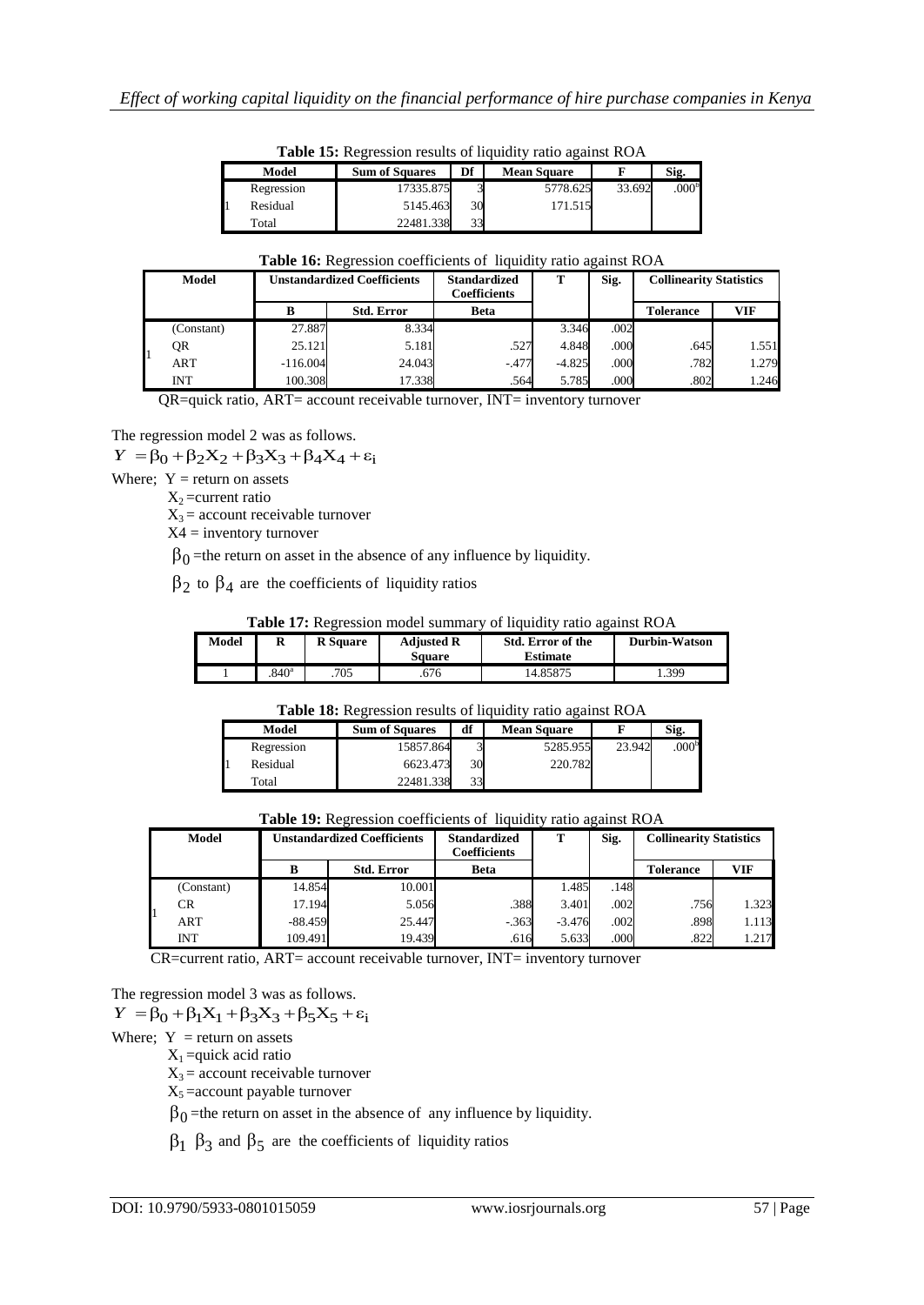|       | <b>Table 20:</b> Regression model summary of liquidity ratio against ROA |                 |                             |                                             |               |  |  |  |
|-------|--------------------------------------------------------------------------|-----------------|-----------------------------|---------------------------------------------|---------------|--|--|--|
| Model | R                                                                        | <b>R</b> Square | <b>Adjusted R</b><br>Square | <b>Std. Error of the</b><br><b>Estimate</b> | Durbin-Watson |  |  |  |
|       | $915^{\circ}$                                                            | 838             | 822                         | 1.01489                                     | .737          |  |  |  |

**Table 20:** Regression model summary of liquidity ratio against ROA

| Table 21: Regression results of liquidity ratio against ROA |  |  |  |
|-------------------------------------------------------------|--|--|--|
|-------------------------------------------------------------|--|--|--|

| Model<br><b>Sum of Squares</b> |            | df        | <b>Mean Square</b> |          | Sig.   |                   |
|--------------------------------|------------|-----------|--------------------|----------|--------|-------------------|
|                                | Regression | 18841.501 |                    | 6280.500 | 51.765 | .000 <sup>b</sup> |
|                                | Residual   | 3639.837  | 30                 | 121.328  |        |                   |
|                                | Total      | 22481.338 | 33                 |          |        |                   |

| Table 22: Regression coefficients of liquidity ratio against ROA |  |  |
|------------------------------------------------------------------|--|--|
|                                                                  |  |  |

|    | <b>Model</b> | <b>Unstandardized Coefficients</b> |                   | <b>Standardized</b><br>Coefficients |          | Sig. | <b>Collinearity Statistics</b> |            |
|----|--------------|------------------------------------|-------------------|-------------------------------------|----------|------|--------------------------------|------------|
|    |              |                                    | <b>Std. Error</b> | <b>Beta</b>                         |          |      | <b>Tolerance</b>               | <b>VIF</b> |
|    | (Constant)   | 42.818                             | 6.299             |                                     | 6.797    | .000 |                                |            |
| H1 | QR           | 27.755                             | 4.157             | .583                                | 6.676    | .000 | .709                           | 1.411      |
|    | ART          | $-165.333$                         | 20.834            | $-.679$                             | $-7.936$ | .000 | .736                           | 1.358      |
|    | <b>APT</b>   | 101.022                            | 13.072            | .653                                | 7.728    | .000 | .756                           | 1.322      |

QR=quick ratio, ART= account receivable turnover, APT= accounts payable turnover

The regression model 4 was as follows.

 $Y = \beta_0 + \beta_2 X_2 + \beta_3 X_3 + \beta_5 X_5 + \varepsilon_1$ 

Where:  $Y =$  return on assets

 $X_2$ =current ratio

 $X_3$  = receivable turnover

 $X_5$  = account payable turnover

 $\beta_0$  =the return on asset in the absence of any influence by liquidity.

 $\beta_2$   $\beta_3$  and  $\beta_5$  are the coefficients of liquidity ratios

#### **Table 23:** Regression model summary of liquidity ratio against ROA

| Model | R                | <b>R</b> Square | <b>Adjusted R Square I</b> | Std. Error of the<br>Estimate |  | <b>Durbin-Watson</b> |  |
|-------|------------------|-----------------|----------------------------|-------------------------------|--|----------------------|--|
|       | 901 <sup>a</sup> | 812             | .793                       | 1.87005                       |  | 1.715                |  |

| <b>Table 24.</b> INCRESSION TUSHIIS OF HUBBLE FAMO ARAHISE INC. |                       |    |                    |        |                   |  |  |
|-----------------------------------------------------------------|-----------------------|----|--------------------|--------|-------------------|--|--|
| Model                                                           | <b>Sum of Squares</b> | Df | <b>Mean Square</b> |        | Sig.              |  |  |
| Regression                                                      | 18254.398             |    | 6084.799           | 43.186 | .000 <sup>b</sup> |  |  |
| Residual                                                        | 4226.939              | 30 | 140.898            |        |                   |  |  |
| Total                                                           | 22481.338             | 33 |                    |        |                   |  |  |

**Table 24:** Regression results of liquidity ratio against ROA

| Table 25: Regression coefficients of liquidity ratio against ROA |  |
|------------------------------------------------------------------|--|
|------------------------------------------------------------------|--|

|  | <b>Model</b> | <b>Unstandardized Coefficients</b> |                   | <b>Standardized</b><br><b>Coefficients</b> | т        | Sig. | <b>Collinearity Statistics</b> |            |
|--|--------------|------------------------------------|-------------------|--------------------------------------------|----------|------|--------------------------------|------------|
|  |              | в                                  | <b>Std. Error</b> | <b>Beta</b>                                |          |      | <b>Tolerance</b>               | <b>VIF</b> |
|  | (Constant)   | 26.674                             | 7.668             |                                            | 3.479    | .002 |                                |            |
|  | CR           | 22.145                             | 3.786             | .499                                       | 5.849    | .000 | .860                           | 1.163      |
|  | <b>ART</b>   | $-145.064$                         | 21.589            | $-.596$                                    | $-6.719$ | .000 | .796                           | 1.256      |
|  | APT          | 111.727                            | 13.678            | .722                                       | 8.168    | .000 | .802                           | 1.246      |

CR=current ratio, ART= account receivable turnover, APT= accounts payable turnover

In summary, all the four regression models are valid ( $p=0.000$ ). The explanatory power of the four model is high with model 3 having the highest  $r^2$  (83.8%). This means the liquidity position of the respondents using model 3 can explain 83.8% of the ROA while 16.7% is explained by other factors not in the model. A unit improvement in the independent variable has a positive effect on ROA except for account receivable turnover throughout the four models. Tolerance and VIF were close to one, which denote no multicoliniearity. Finally, autocorrelation was tested using Durbin-Watson statistics. The values for Durbin-Watson statistics were within the acceptable range of zero and four, hence no autocorrelation.